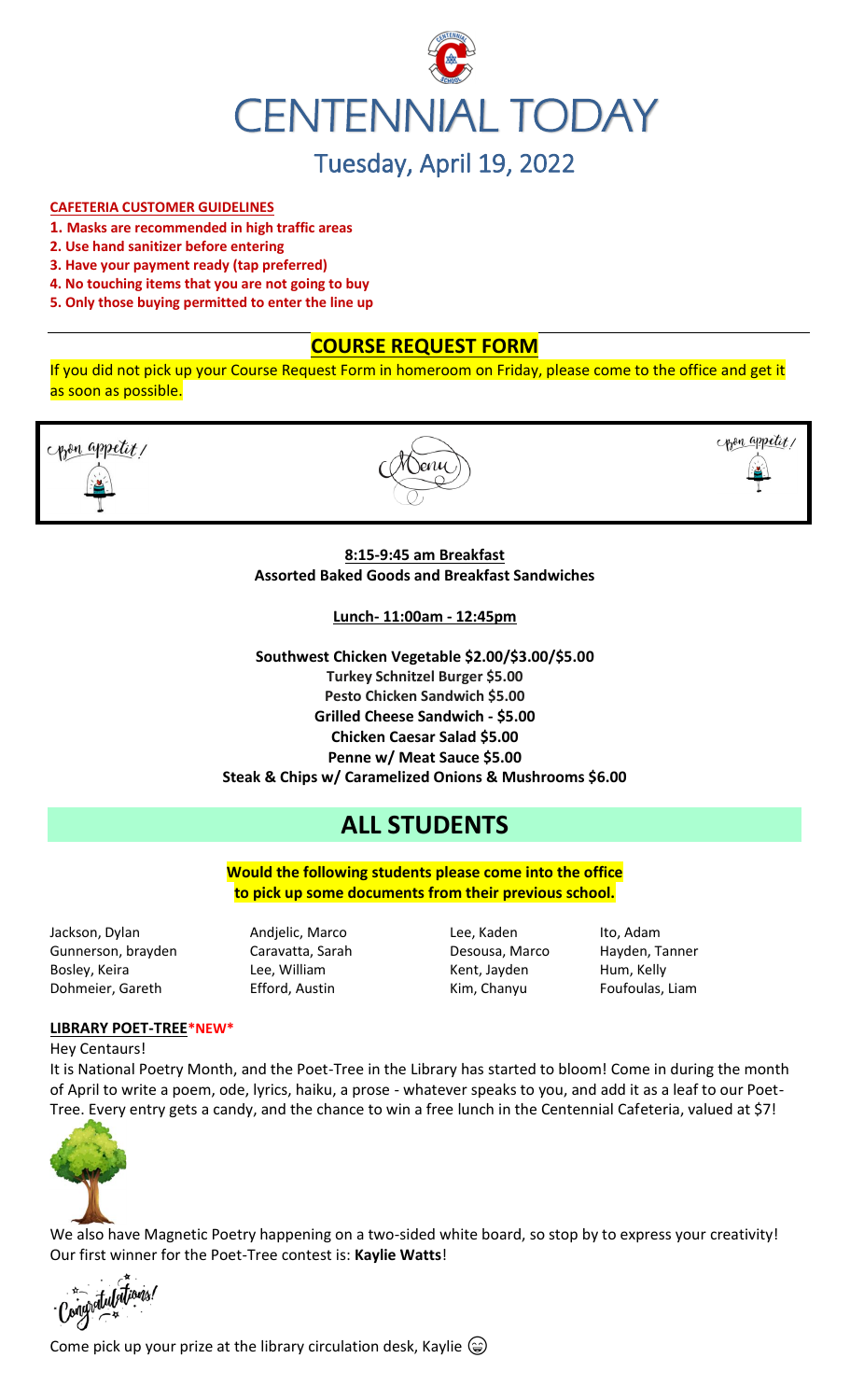### **THEATRE PRODUCTION AND MUSICAL THEATRE \*NEW\***

Anyone interested in working on set design, props, costumes, programs, sound, and lights for musical theatre next year please meet in the theatre after school on Wednesday for an information session. See Ms. Hipditch for details.

### **ARE YOU IN GRADE 11? – CONSIDERING UBC IN FALL 2023?**

Now is a good time to review the Personal Profile requirements and questions: [https://you.ubc.ca/applying-ubc/how-to](https://you.ubc.ca/applying-ubc/how-to-apply/personal-profile)[apply/personal-profile](https://you.ubc.ca/applying-ubc/how-to-apply/personal-profile)

Check out UBC with a self-guided [virtual tour.](https://you.ubc.ca/tours-info-sessions/virtual-tour/)

### **UBC FUTURE GLOBAL LEADERS 2022 – Extended learning opportunities 78% and up\*NEW\***

**Summer and fall programs -tuition based: <https://extendedlearning.ubc.ca/programs/future-global-leaders>**

#### **ECUAD (EMILY CARR UNIVERSITY) SUMMER INSTITUTE FOR TEENS**

[Summer Institute for Teens,](https://www.ecuad.ca/academics/teen-programs/summer-institute-for-teens) a pre-university program for **students ages 16-18** (or who just finished Grade 10) that runs on campus **July 5-30, 2021 (9.00am – 4.00pm, on ECUAD campus)**. Tuition fees apply. This year, we are offering students a choice of 11 studios in a range of disciplines, including Communication Design, UX Design, Creative Coding, Game Design and Filmmaking. Visit the website link for more details.

#### **COQUITLAM SCIENCE EXPO IS BACK!**

SD43 students can show off their science skills at Coquitlam Public Library`s fifth **Science Expo on Saturday, May 7, 2022.**A partnership between the library, School District 43, and Douglas College. Four categories: Elementary, Middle, Junior and Senior Students can either work on their own, or with a partner. **They must submit a registration form and consent form** here:<https://www.coqlibrary.ca/programs/teens/science-expo> The registration deadline is **9 pm on Wednesday, Apr. 27. Ms. Caldwell in the Library at Centennial is offering support to interested students.**



### **ATTENTION ALL GRADE 11 ART STUDENTS**

The Emily Carr Headstart Art Program will be offered next year at Gleneagle, but the application process is limited to 18 applicants who submit their completed applications and payment on a first come first served basis. If you are interested in more information, please see Mrs. Castro in the Art Room E121 **Immediately** for an application and information brochure. The course will carry degree credit at Emily Carr and transfer credit to other Fine Art programs. The course is particularly aimed at students considering post-secondary studies in visual art, media art or design. An **Emily Carr instructor** will teach the course on **Tuesday evenings** (6.00pm - 9.00pm) at **Gleneagle Secondary School** (room 107). **The application is due by May 25, 2022,** in order to be considered for the September 2022 intake.

### **INFO SESSIONS FOR GRADE 11'S ONGOING**

Discover a variety of post-secondary programs in BC:<https://www.postsecondarybc.ca/events/>

### **#LOCAL LOVE FUND – ART EXPO – "COMO LAKE"**

Are you a creative student who wants to spread love and joy to seniors in our community? Students are invited to participate in a travelling ART EXPO this June.

FREE to participate canvas and supplies will be provided. You create the art; we do the rest! SUPPLIES AND INFO will be available WEDNESDAY AND THURSDAY in block 3 beside the cafeteria.

Let's go Centaurs! Bring some joy and #locallove to the community! Theme: "*COMO LAKE"*. Submissions will be due May 25<sup>th</sup>. Questions? Email <u>dhealeywright@sd43.bc.ca</u>

### **GRADE 12**



### **@cent43careercentre**

### **UNIVERSITY OF TORONTO PROSPECTIVE STUDENT INFO SESSION – IN-PERSON\*NEW\***

**Date: Sunday, April 24th** from 10:00 AM until 12:00 PM Check-in begins at 9:30 AM **Location: Fairmont Waterfront** *900 Canada Pl, Vancouver, BC V6C 3L5* **[PROSPECTIVE STUDENT EVENT](https://mx.technolutions.net/ss/c/VpDhrCrvzjOrNk6AZ3TbHjFLbqWBZPhhofjteQ2YNx82CaUosH1dcVhwZYliQGg4fqoAmVG1Ka_8jV1ZqG7kHkEUUWMfwc8VPjIe6VXHcqaY02ME2QCvDFADSudDQ-wU/3kx/RvkltXeQS-KcXTsaf7PNeQ/h1/qokCettkLEwcVkww2NiO3af-alqvB1eOXLnFAgxLQVQ)  [REGISTRATION](https://mx.technolutions.net/ss/c/VpDhrCrvzjOrNk6AZ3TbHjFLbqWBZPhhofjteQ2YNx82CaUosH1dcVhwZYliQGg4fqoAmVG1Ka_8jV1ZqG7kHkEUUWMfwc8VPjIe6VXHcqaY02ME2QCvDFADSudDQ-wU/3kx/RvkltXeQS-KcXTsaf7PNeQ/h1/qokCettkLEwcVkww2NiO3af-alqvB1eOXLnFAgxLQVQ)**

**EDUCATION USA WEBINAR/VIRTUAL FAIR (NCAA ELIGIBILITY) \*NEW\***